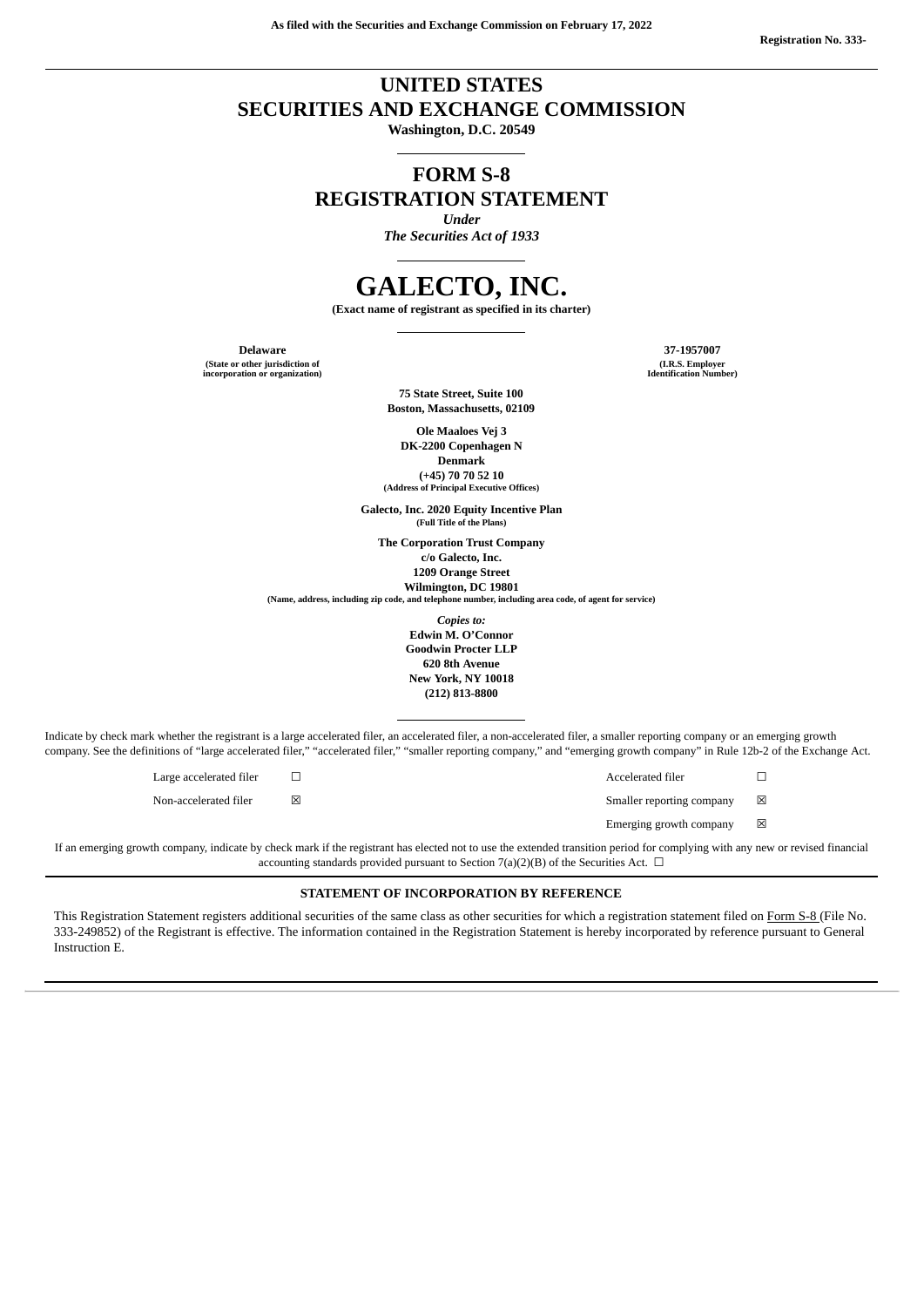#### **Part II INFORMATION REQUIRED IN THE REGISTRATION STATEMENT**

**Item 8. Exhibits.**

### **EXHIBIT INDEX**

| Exhibit<br>No. | <b>Description</b>                                                                                                                                                                                                                                                      |
|----------------|-------------------------------------------------------------------------------------------------------------------------------------------------------------------------------------------------------------------------------------------------------------------------|
| 4.1            | Amended and Restated Certificate of Incorporation (Incorporated by reference to Exhibit 3.1 to the Registrant's Current Report on Form 8-K, as filed with the                                                                                                           |
|                | Commission on November 4, 2020 (File No. 001-39655)).                                                                                                                                                                                                                   |
| 4.2            | Amended and Restated By-laws (Incorporated by reference to Exhibit 3.2 to the Registrant's Current Report on Form 8-K, as filed with the Commission on November<br>4, 2020 (File No. 001-39655)).                                                                       |
| 4.3            | Amended and Restated Investors' Rights Agreement among the registrant and certain of its stockholders, dated September 25, 2020 (Incorporated by reference to<br>Exhibit 4.2 to the registrant's Registration Statement on Form S-1, as amended (File No. 333-249369)). |
| $5.1*$         | Opinion of Goodwin Procter LLP.                                                                                                                                                                                                                                         |
| $23.1*$        | Consent of EY Godkendt Revisionspartnerselskab, Independent Registered Public Accounting Firm.                                                                                                                                                                          |
| $23.2*$        | Consent of Goodwin Procter LLP (included in Exhibit 5.1).                                                                                                                                                                                                               |
| $24.1*$        | Power of Attorney (included on signature page to this registration statement).                                                                                                                                                                                          |
| 99.1           | 2020 Equity Incentive Plan and forms of award agreements thereunder (Incorporated by reference to Exhibit 10.2 to the Registrant's Annual Report on Form 10-K, as<br>filed with the Commission on March 29, 2021).                                                      |
| $107*$         | Filing fee table.                                                                                                                                                                                                                                                       |

\* Filed herewith.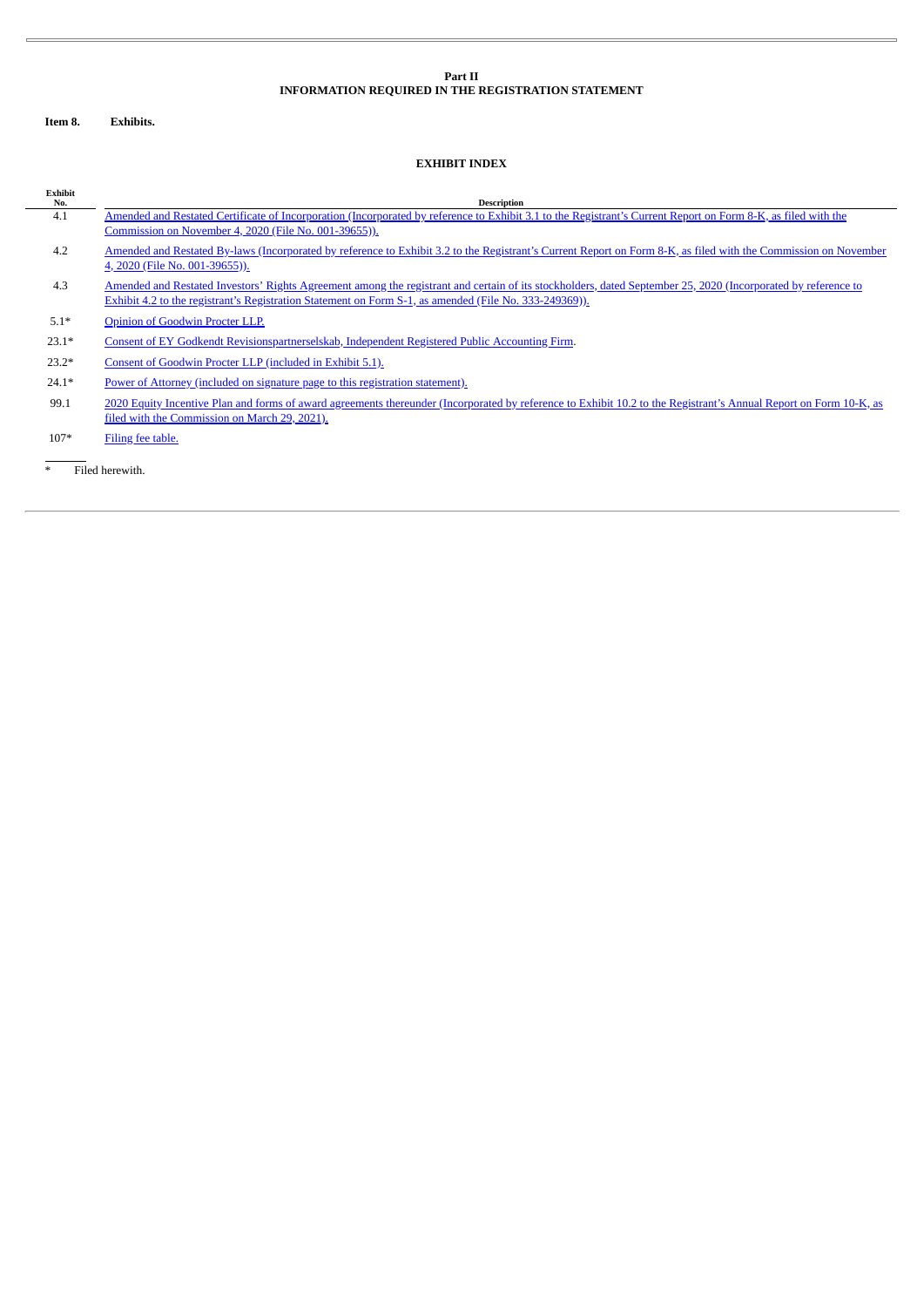#### **SIGNATURES**

Pursuant to the requirements of the Securities Act, the registrant certifies that it has reasonable grounds to believe that it meets all of the requirements for filing on Form S-8 and has duly caused this Registration Statement to be signed on its behalf by the undersigned, thereunto duly authorized, in the city of Copenhagen, Denmark, on the 17th of February, 2022.

Galecto, Inc.

|  | Jaiecto, IIIc. |  |
|--|----------------|--|
|  |                |  |

Date: February 17, 2022 By: /s/ Hans T. Schambye, M.D., Ph.D.

**Hans T. Schambye, M.D., Ph.D.**

#### **Chief Executive Officer and President**

#### **POWER OF ATTORNEY AND SIGNATURES**

<span id="page-2-0"></span>KNOW ALL BY THESE PRESENT, that each individual whose signature appears below hereby constitutes and appoints Hans T. Schambye and Jonathan Freve, and each of them, either of whom may act without the joinder of the other, as his or her true and lawful attorneys-in-fact and agents with full power of substitution and resubstitution, for him or her and in his or her name, place and stead, in any and all capacities, to sign any and all amendments (including post-effective amendments) to this Registration Statement on Form S-8, and to file the same, with all exhibits thereto, and all documents in connection therewith, with the Securities and Exchange Commission granting unto each said attorney-in-fact and agent full power and authority to do and perform each and every act and thing requisite and necessary to be done in and about the premises, as fully to all intents and purposes as he or she might or could do in person, hereby ratifying and confirming all that said attorneys-in-fact and agents or any of them, or his or their substitute or substitutes, may lawfully do or cause to be done by virtue hereof.

Pursuant to the requirements of the Securities Act, this Registration Statement has been signed by the following persons in the capacities and on the date indicated below.

| Name                      | <b>Title</b>                                    | <b>Date</b>       |  |
|---------------------------|-------------------------------------------------|-------------------|--|
| /s/ Hans T. Schambye      | President, Chief Executive Officer and Director | February 17, 2022 |  |
| Hans T. Schambye          | (Principal Executive Officer)                   |                   |  |
| /s/ Jonathan Freve        | Chief Financial Officer (Principal              | February 17, 2022 |  |
| Jonathan Freve            | Financial Officer and Accounting Officer)       |                   |  |
| /s/ Carl Goldfischer, M.D | Chairman                                        | February 17, 2022 |  |
| Carl Goldfischer, M.D.    |                                                 |                   |  |
| /s/ Jayson Dallas, M.D.   | Director                                        | February 17, 2022 |  |
| Jayson Dallas, M.D.       |                                                 |                   |  |
| /s/ Chau Q. Khuong        | Director                                        | February 17, 2022 |  |
| Chau Q. Khuong            |                                                 |                   |  |
|                           |                                                 |                   |  |
| /s/ Søren Møller, Ph.D.   | Director                                        | February 17, 2022 |  |
| Søren Møller, Ph.D.       |                                                 |                   |  |
| /s/ Amit D. Munshi        | Director                                        | February 17, 2022 |  |
| Amit D. Munshi            |                                                 |                   |  |
|                           |                                                 |                   |  |
| /s/ Anne Prener, M.D.     | Director                                        | February 17, 2022 |  |
| Anne Prener, M.D.         |                                                 |                   |  |
|                           |                                                 |                   |  |
| /s/ David Shapiro, M.D.   | Director                                        | February 17, 2022 |  |
| David Shapiro, M.D.       |                                                 |                   |  |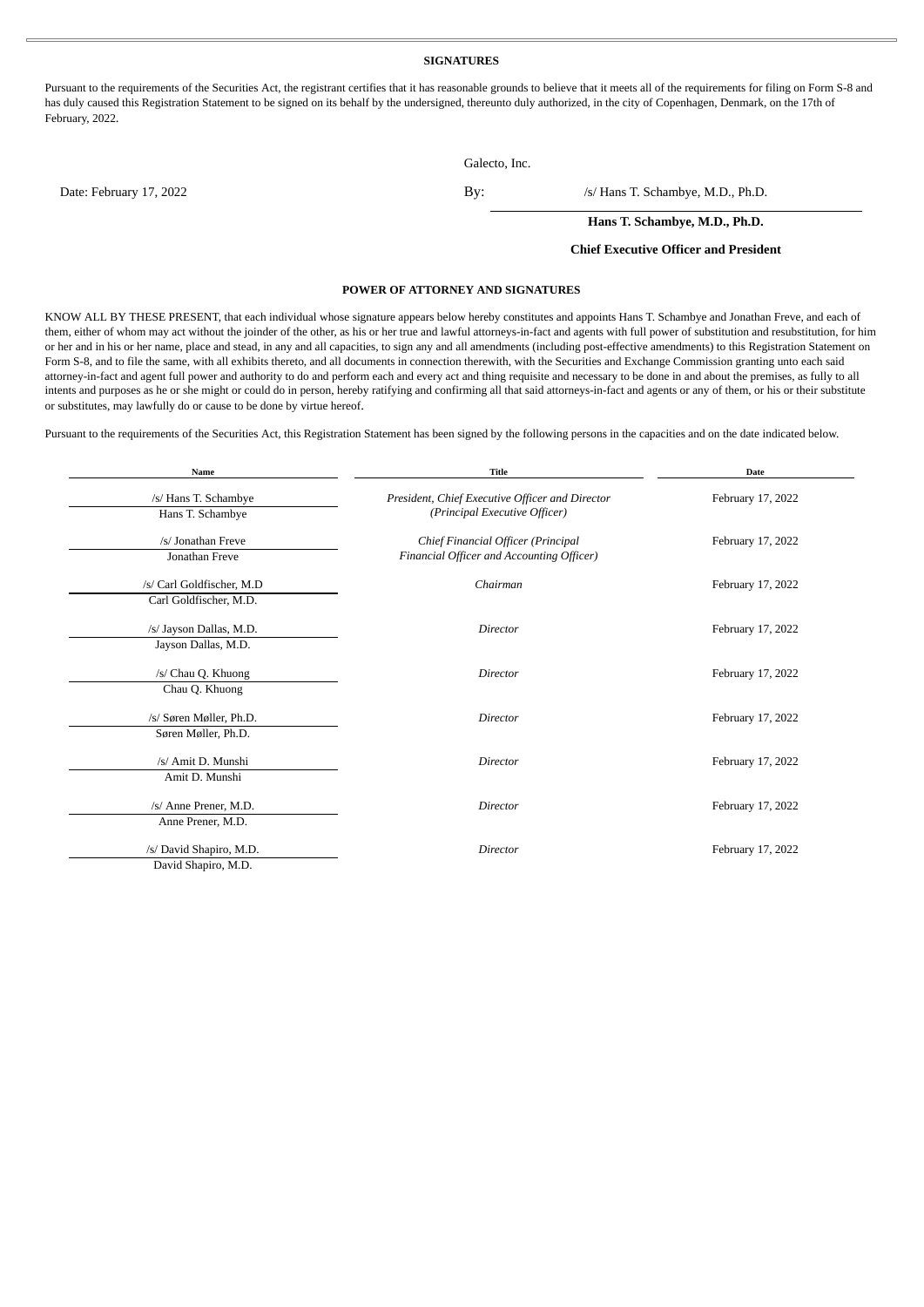<span id="page-3-0"></span>Galecto, Inc. Ole Maaloes Vej 3 DK-2200 Copenhagen N Denmark

#### Re: Securities Being Registered under Registration Statement on Form S-8

We have acted as counsel to you in connection with your filing of a Registration Statement on Form S-8 (the "Registration Statement") pursuant to the Securities Act of 1933, as amended (the "Securities Act"), on or about the date hereof relating to the registration of the offering by Galecto, Inc., a Delaware corporation (the "Company") of 1,263,091 shares (the "Shares") of the Company's Common Stock, \$0.0001 par value per share ("Common Stock"), that may be issued pursuant to the Company's 2020 Equity Incentive Plan (collectively, the "Plans").

We have reviewed such documents and made such examination of law as we have deemed appropriate to give the opinions set forth below. We have relied, without independent verification, on certificates of public officials and, as to matters of fact material to the opinion set forth below, on certificates of officers of the Company.

The opinion set forth below is limited to the Delaware General Corporation Law.

For purposes of the opinion set forth below, we have assumed that no event occurs that causes the number of authorized shares of Common Stock available for issuance by the Company to be less than the number of then unissued Shares.

Based on the foregoing, we are of the opinion that the Shares have been duly authorized and, upon issuance and delivery against payment therefor in accordance with the terms of the Plans, will be validly issued, fully paid and nonassessable.

We hereby consent to the inclusion of this opinion as Exhibit 5.1 to the Registration Statement. In giving our consent, we do not admit that we are in the category of persons whose consent is required under Section 7 of the Securities Act or the rules and regulations thereunder.

Very truly yours,

/S/ GOODWIN PROCTER LLP

GOODWIN PROCTER LLP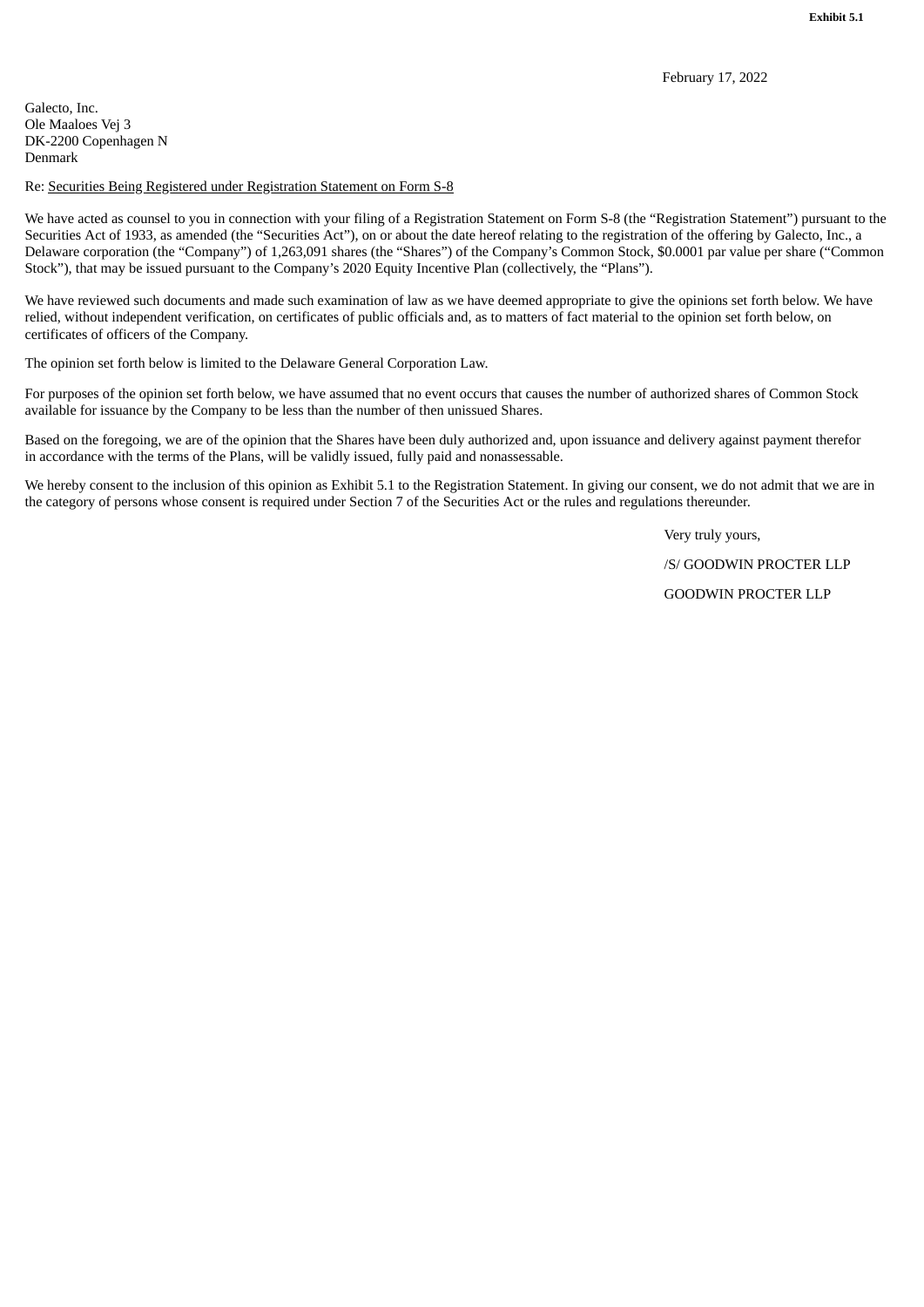#### **Consent of Independent Registered Public Accounting Firm**

<span id="page-4-0"></span>We consent to the incorporation by reference in the Registration Statement (Form S-8) pertaining to the 2020 Equity Incentive Plan of Galecto, Inc. of our report dated February 17, 2022, with respect to the consolidated financial statements of Galecto, Inc. included in its Annual Report (Form 10-K) for the year ended December 31, 2021, filed with the Securities and Exchange Commission.

/s/ EY Godkendt Revisionspartnerselskab

Copenhagen, Denmark

February 17, 2022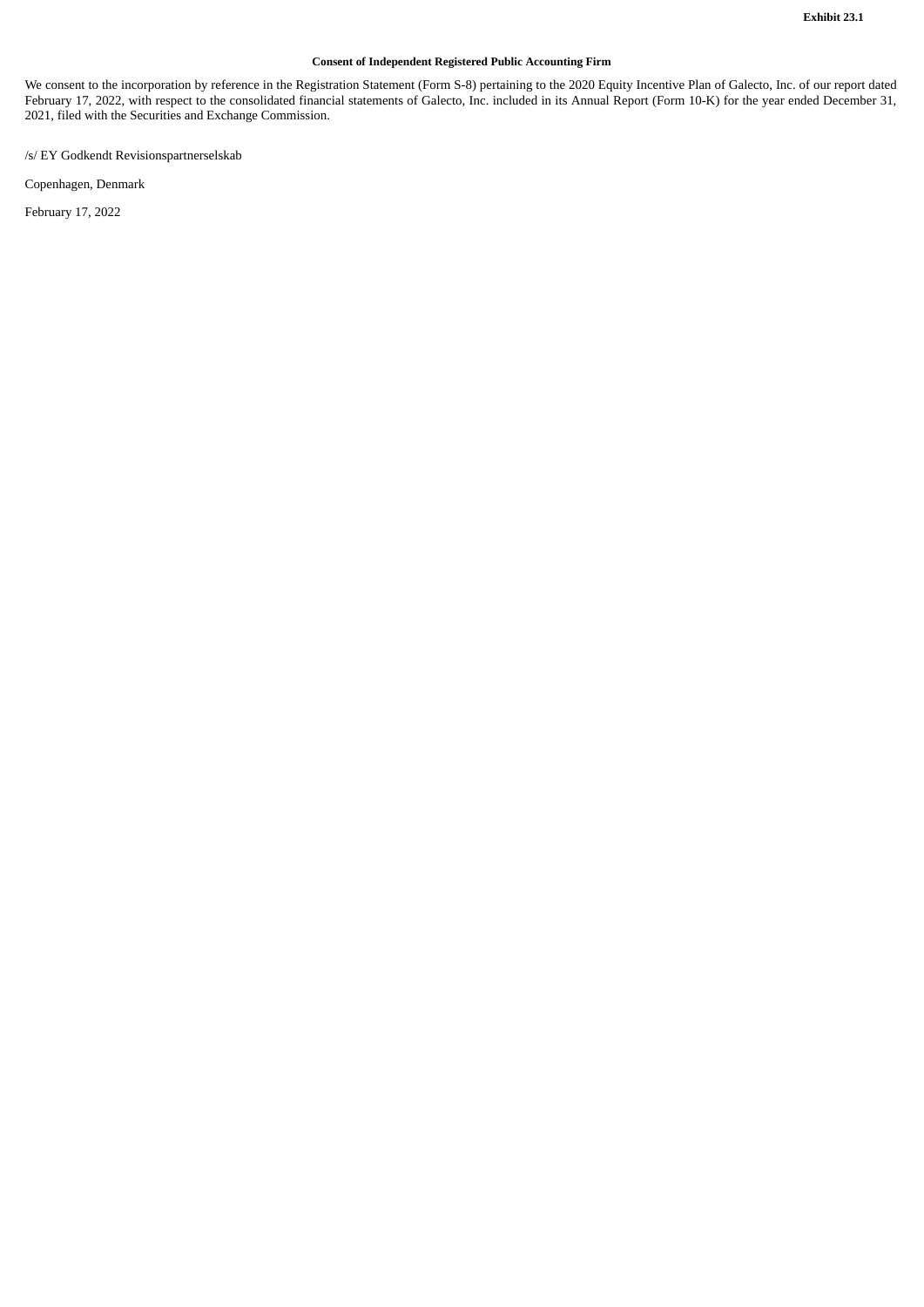#### **Calculation of Filing Fee Table**

## **Form S-8**

(Form Type)

**Galecto, Inc.**

(Exact Name of Registrant as Specified in its Charter)

Table 1 - Newly Registered Securities

<span id="page-5-0"></span>

| Security<br>Type              | <b>Security Class Title</b>                    | <b>Fee Calculation</b><br>Rule   | <b>Amount Registered(1)</b><br>(2) | <b>Proposed Maximum</b><br><b>Offering Price Per Share(3)</b> | <b>Maximum Aggregate</b><br><b>Offering Price</b> | <b>Fee Rate</b> | <b>Amount of</b><br><b>Registration</b><br>Fee |
|-------------------------------|------------------------------------------------|----------------------------------|------------------------------------|---------------------------------------------------------------|---------------------------------------------------|-----------------|------------------------------------------------|
| Equity                        | Common stock, \$0.00001<br>par value per share | Rule $457(c)$ and<br>Rule 457(h) | 32,118                             | \$3.24                                                        | \$104,062.32                                      | 0.0000927       | \$9.65                                         |
| Equity                        | Common stock, \$0,00001<br>par value per share | Rule $457(c)$ and<br>Rule 457(h) | 200,000                            | \$2.07                                                        | \$414,000.00                                      | 0.0000927       | \$38.38                                        |
| Equity                        | Common stock, \$0.00001<br>par value per share | Rule $457(c)$ and<br>Rule 457(h) | 1,030,973                          | \$2.11                                                        | \$2,175,353.03                                    | 0.0000927       | \$201.66                                       |
| <b>Total Offering Amounts</b> |                                                |                                  |                                    |                                                               |                                                   |                 | \$2,693,415.35                                 |
| <b>Total Fee Offsets</b>      |                                                |                                  |                                    |                                                               |                                                   | \$-             |                                                |
| <b>Net Fee Due</b>            |                                                |                                  |                                    |                                                               |                                                   |                 | \$249.69                                       |

(1) Pursuant to Rule 416 under the Securities Act of 1933, as amended (the "Securities Act"), this Registration Statement shall also cover any additional shares of common stock which become issuable under the 2020 Plan by reason of any stock dividend, stock split, recapitalization or any other similar transaction effected without the receipt of consideration which results in an increase in the number of the Registrant's outstanding shares of common stock. Pursuant to Rule 416(c) under the Securities Act, this Registration Statement shall also cover an indeterminate amount of interests to be offered or sold pursuant to the employee benefit plans described herein.